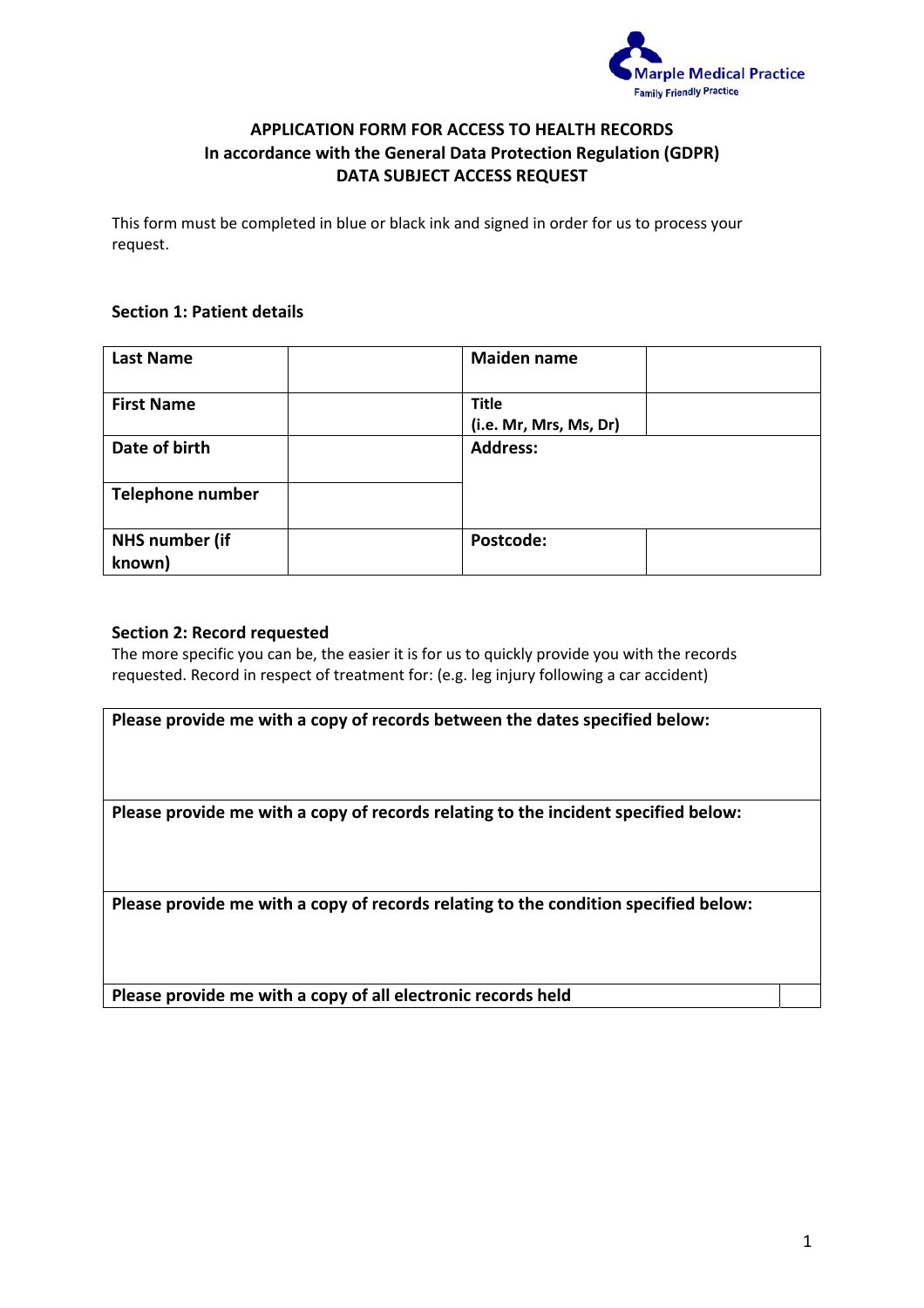### **Section 3: Details and declaration of applicant** Please enter details of applicant **if different from Section 1**

| <b>Surname</b>                                         | <b>Title</b><br>(Mr, Mrs, Ms, Dr) |
|--------------------------------------------------------|-----------------------------------|
| Forename(s)                                            | <b>Address</b>                    |
| <b>Telephone number</b>                                |                                   |
| Capacity in which requesting (Name of<br>Organisation) |                                   |

# **Declaration**

I declare that the information given by me is correct to the best of my knowledge and that I am entitled to apply for access to the health records referred to above under the terms of the GDPR.

Please tick:

- $\Box$  I am the patient
- $\Box$  I have been asked to act by the patient and attach the patient's written authorisation
- $\Box$  I have full parental responsibility for the patient and the patient is under the age of 18

and:

- (a) has consented to my making this request, or
- (b) is incapable of understanding the request (delete as appropriate)
- $\Box$  I have been appointed by the court to manage the patient's affairs and attach a certified copy of the court order appointing me to do so
- I am acting *in loco parentis* and the patient is incapable of understanding the request
- $\Box$  I am the deceased person's Personal Representative and attach confirmation of my appointment (Grant of Probate/Letters of Administration)
- $\Box$  I have written, and witnessed, consent from the deceased person's Personal Representative and attach Proof of Appointment
- $\Box$  I have a claim arising from the person's death (Please state details below)

Signature of applicant: .....................................................Date: ………………………..

**You are advised that the making of false or misleading statements in order to obtain personal information to which you are not entitled is a criminal offence which could lead to prosecution.**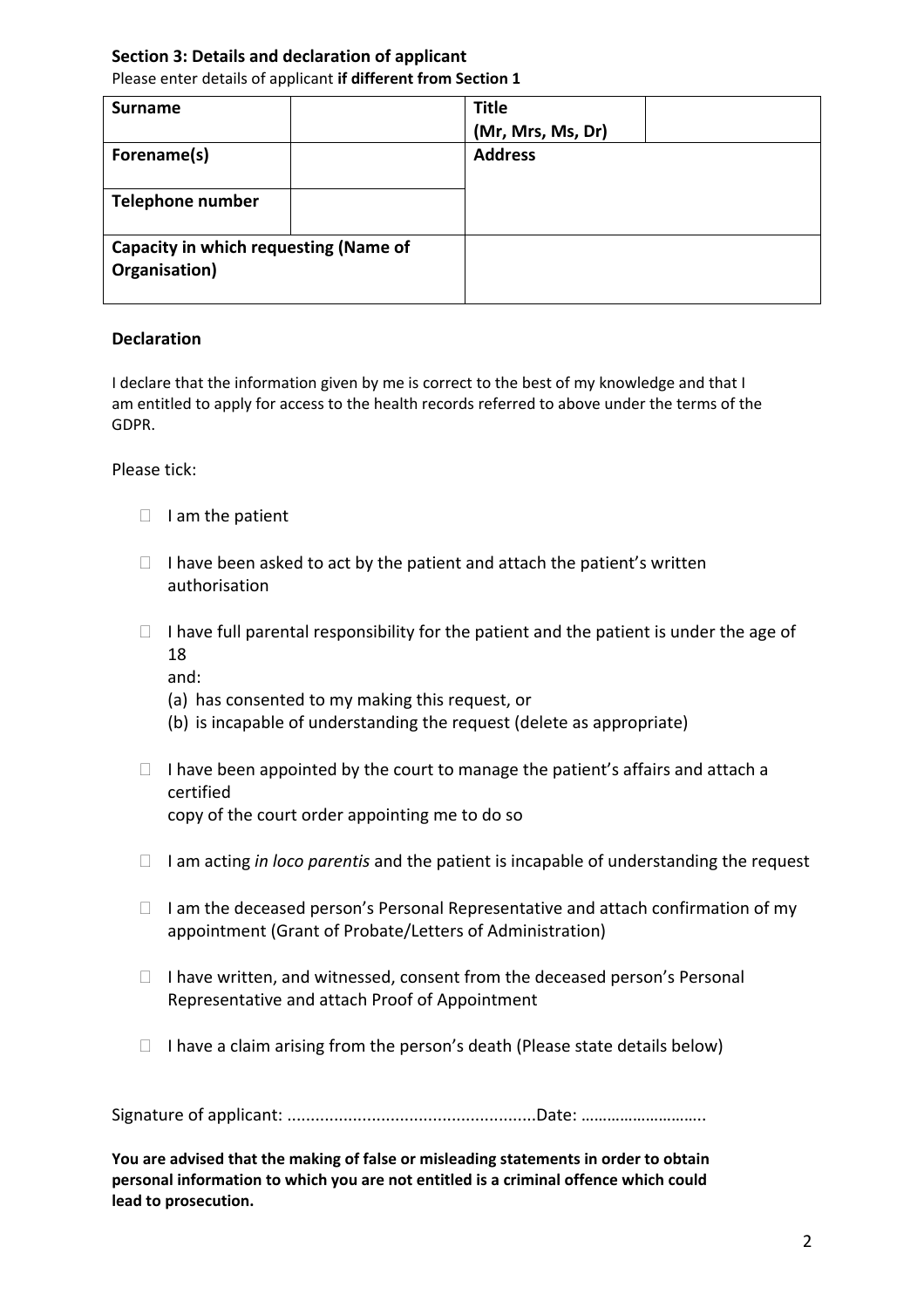|   | Method in which identity is                                                                                                                           | Option | Documents attached                                       |
|---|-------------------------------------------------------------------------------------------------------------------------------------------------------|--------|----------------------------------------------------------|
|   | confirmed                                                                                                                                             | taken  |                                                          |
| A | Attached copies of documents as                                                                                                                       |        | If Yes, please indicate which                            |
|   | noted in section 4A below                                                                                                                             | Yes/No | documents have been attached                             |
| B | Countersignature (section 4B). This<br>should only be completed in exceptional<br>circumstances (e.g. in cases where the<br>above cannot be provided) | Yes/No | Please indicate reason why this<br>section was completed |

Please indicate how proof of ID has been confirmed. Please select 'A' or 'B':

## **4A – Evidence**

**Evidence of the patient's and/or the patient's representative identity will be required. Please attach copies of the required documentation to this application form. Examples of required documentation are:**

|   | <b>Type of applicant</b>           | <b>Type of documentation</b>            |
|---|------------------------------------|-----------------------------------------|
| A | An individual applying for his/her | One copy of identity required,          |
|   | own records                        | e.g. copy of birth certificate,         |
|   |                                    | passport, driving licence, plus one     |
|   |                                    | copy of a utility bill or medical card, |
|   |                                    | etc.                                    |
| B | Someone applying on behalf of an   | One item showing proof of the           |
|   | individual (Representative)        | patient's identity and one item         |
|   |                                    | showing proof of the                    |
|   |                                    | representative's identity (see          |
|   |                                    | examples in 'A' above)                  |
| C | Person with parental               | Copy of birth certificate of child &    |
|   | responsibility                     | copy of correspondence addressed        |
|   | applying on behalf of a child      | to person with parental responsibility  |
|   |                                    | relating to the patient                 |
| D | Power of Attorney/Agent applying   | Copy of a court order authorising       |
|   | on behalf of an individual         | Power of Attorney/Agent plus proof      |
|   |                                    | of the patient's identity (see          |
|   |                                    | examples in 'A' above)                  |